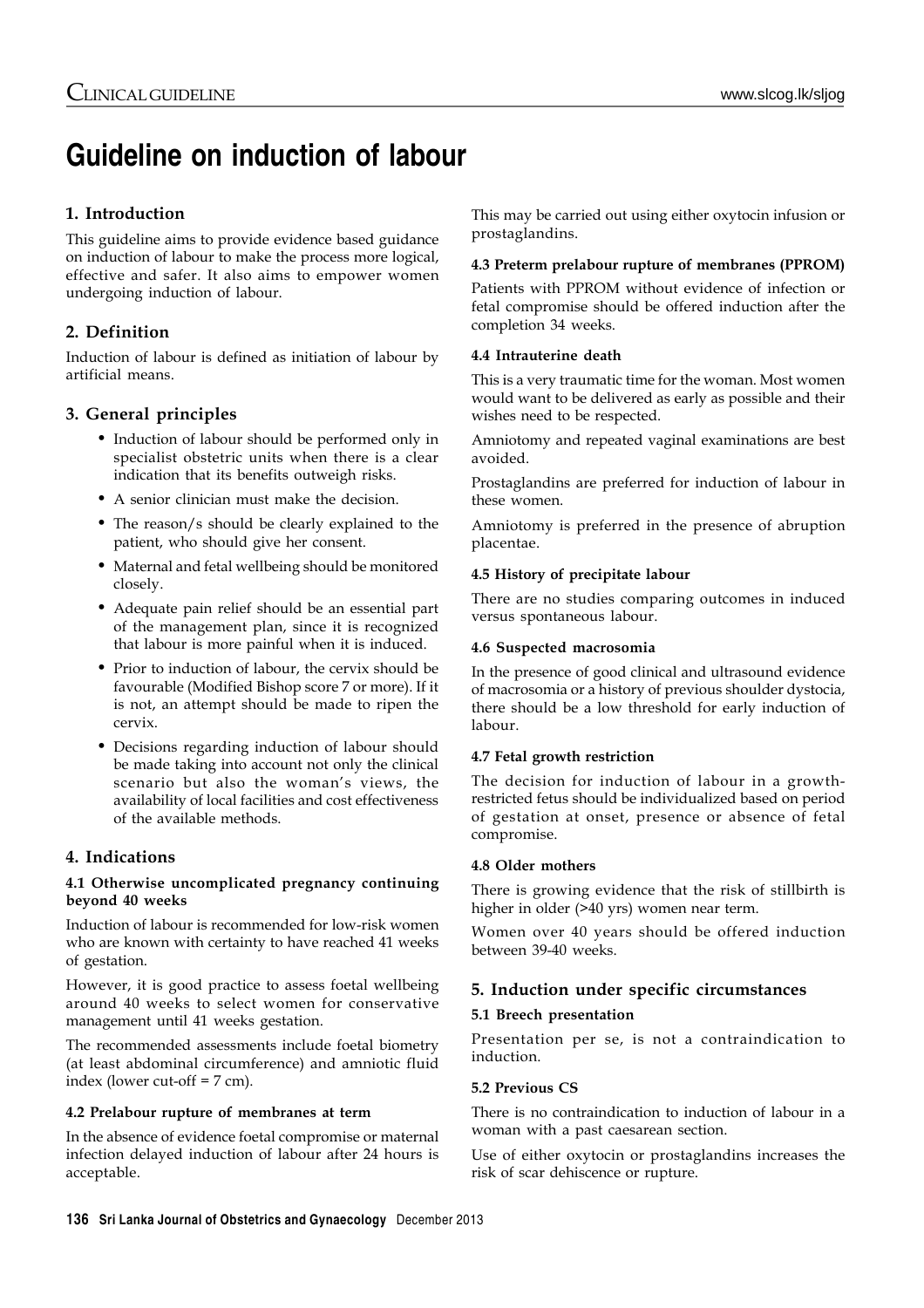This risk may be lower with artificial separation of membranes or Foley catheter.

## **6. Methods of induction**

This section does not make a distinction between methods of ripening the cervix and induction of labour.

# **6.1 Mechanical**

There is good evidence that artificial separation of membranes reduces the need for formal induction. This method is recommended to be performed with due regard to asepsis, at 40 weeks gestation.

Where the cervix will not admit a finger, massaging around the cervix in the vaginal fornices will have a similar effect.

Extra-amniotic balloon catheter is an effective method of ripening of the cervix. A Foley catheter is inserted through the cervix and the balloon inflated with 40 - 60 ml of saline. This may be left in situ for a maximum of 48 hours. Following its removal, induction of labour may be proceeded to using another method.

In the presence of evidence of infection, artificial separation of membranes and extra-amniotic Foley catheter must not be used.

### **6.2 Surgical**

Amniotomy is a definitive mode of induction of labour. It should be undertaken only if one is committed to delivery within 24 hours. Therefore it should be done only when the cervix is ripe and prior cervical assessment by an experienced clinician is essential.

The risk of cord prolapse should be appreciated and steps taken to minimise or to recognize it early.

Amniotomy alone may be capable of initiation of labour and it is recommended that oxytocin be started after a period of observation of at least two hours.

### **6.3 Pharmacological**

### **6.3.1 Oxytocin**

Use of oxytocin when membranes are intact is not recommended.

For details of how to use oxytocin please refer to the guideline on oxytocin

### **6.3.2 Prostaglandins**

### **Prostaglandin E2 (PGE2)**

These are very effective in inducing labour and are available as vaginal gel, tablet or controlled release pessary.

All preparations carry a risk of hyperstimulation.

Intracervical route does not offer any increase in efficacy.

Combined use with oxytocin is particularly dangerous. A minimum of six hours from the last vaginal tablet/gel should be allowed before oxytocin is started.

Prior to use of prostaglandins the Bishop score should be assessed and the woman should be monitored electronically to determine the fetal condition and frequency of contractions.

After administration the fetal heart should be monitored electronically when contractions begin. After confirmation of normal heart rate pattern monitoring should be done by intermittent auscultation.

A second dose may be considered after a minimum interval of 6 hours after the first, depending on the change of Bishop score, the condition of the fetus and frequency of contractions.

The dosages are 3 mg for vaginal tablets and 0.5 mg for vaginal gel.

### **Misoprostol**

This drug is widely used worldwide for a variety of indications in pregnancy. (In Sri Lanka, it is not licensed at present).

Nevertheless, it is very effective in inducing labour (more than PGE2), especially in mid trimester fetal death.

Sensitivity of the uterus increases markedly with advancing pregnancy.

This guideline recommends that **it should not be used for induction of labour with a mature live fetus.**

## **6.3.3 Mifepristone**

It is a powerful anti-progesterone and is very useful as an adjunct to misoprostol in cases of intrauterine death. (It is not licenced in Sri Lanka at present).

## **7. Complications**

## **7.1 Hyperstimulation**

This is a well-recognized complication of induction of labour with pharmacological methods. It could have serious consequences including rupture of the uterus, aminiotic fluid embolism, precipitate labor and fetal compromise.

It is defined either as a contraction free interval of less than sixty seconds and/or contractions lasting more than ninety seconds.

If diagnosed, the prostaglandin tablet must be retrieved from the vagina or oxytocin infusion stopped immediately and a rapid infusion of 0.9% sodium chloride via a fresh giving set administered.